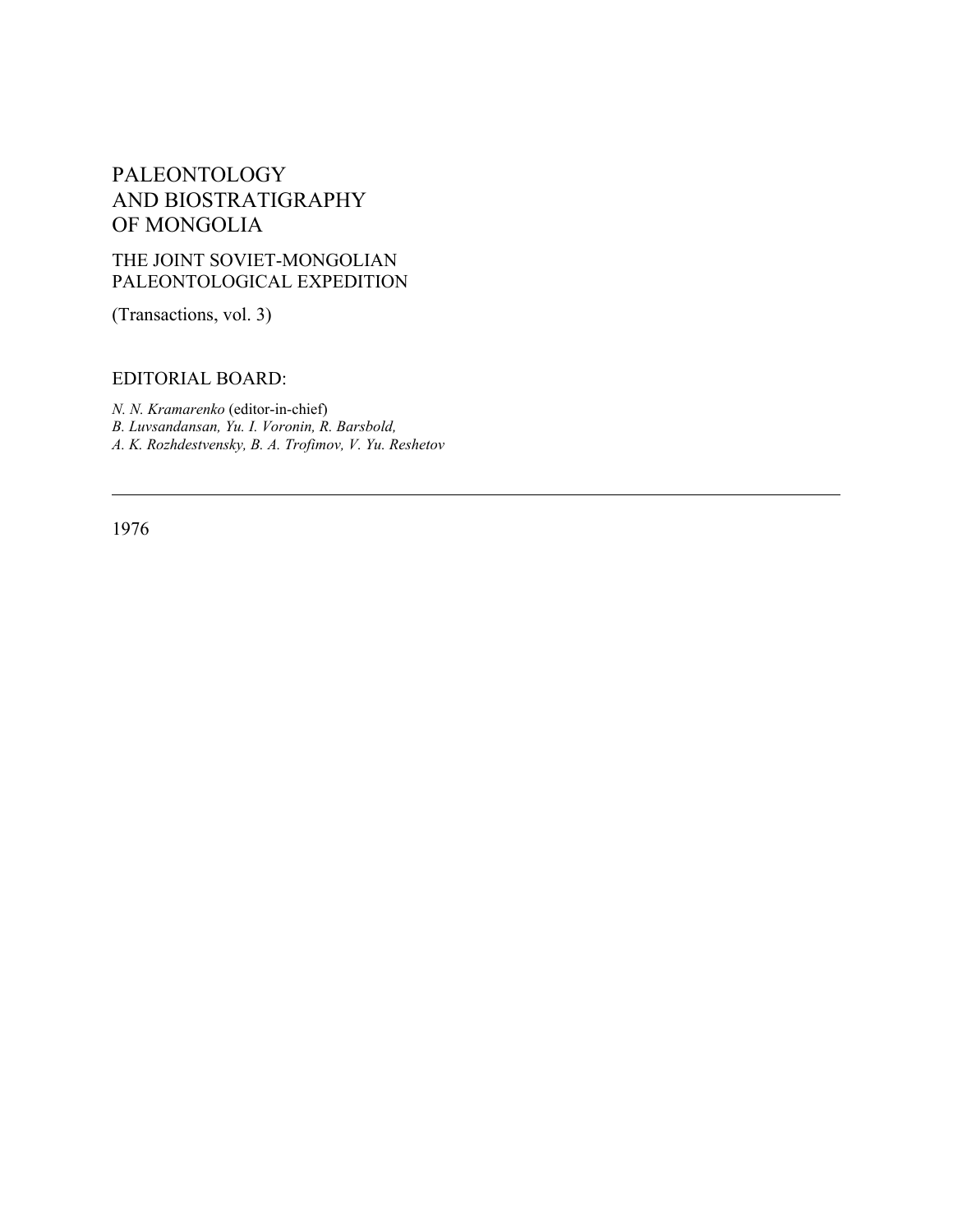## A NEW CARNOSAUR FROM THE LATE CRETACEOUS OF NOGON-TSAV, MONGOLIA\*

The Upper Cretaceous locality of Nogon-Tsav, located in the Zaltaika Gobi, 20 km NW of Mt. Ongon-Ulan-Ula, was discovered by geologists of the MNR. Then, in a series of years (1969–1971, 1973) the joint Soviet-Mongolian Geological Expedition investigated the site. According to the oral report of B. Yu. Reshetova, the deposits in this region are composed basically of sandstone and clay, clearly subdivided into two deposits. The lower great thickness contains many complete skulls, separate bones of tarbosaurs, ornithomimids, and claws of therizinosaurs. The upper red-colored beds are characterized only by scattered fragments of skulls. The fragments described below are of a new carnivorous dinosaur, *Alioramus remotus* (coll. South Goby region), from the family Tyrannosauridae, which occurs in the lower gray beds.

#### Genus *Alioramus Kurzanov*, gen. nov.

G e n u s n a m e from *alius* (Lat.) – other, *ramus* (Lat.) – branch; masc.

G e n o t y p e — *A. remotus* Kurzanov, sp. nov., Upper Cretaceous, Nemegetinskaya suite, southern Mongolia.

D i a g n o s i s. Tyrannosaurid of average size. Skull low, with highly elongated jaws. Nasals with well-developed separate crests of 1–l.5 cm height. Second antorbital fenestrae displaced forward, reaching the anterior end of the 5th tooth. Labial foramina in two rows on the jaws. Orbital bones smooth. Laterosphenoid forms the ventral part of the upper temporal cavity and contacts the postorbitals on the posterior edge of the latter. The opening for nerve III formed by the prootics. Teeth are narrow and oval in transverse section, slightly compressed in the middle. The maxilla bears 16 teeth, the dentary —18.

Composition of the genus. Monotypic.

C o m p a r i s o n s . In addition to *Alioramus* another six valid genera enter into the composition of the tyrannosaurid family, only two of which are known from Mongolia — *Tarbosaurus* (Maleev, 1955. 1955a, 1974; Rozhdestvensky, 1965) and *Prodeinodon* (Osborn, 1924), and one from China — *Alectrosaurus* (Gilmore, 1933).

*Alioramus* is differentiated from *Tarbosaurus*, found in the same layers as the described type, basically by its smaller size and more delicate appearance. In contrast to *Tarbosaurus*, the postorbitals do not have rugosities, and in contrast they are developed on the nasals. There are three extra teeth in the upper and lower jaws. The descending process of the postorbital is almost straight and does not curve inside the orbit. The lacrimal sinus opens to the outside not through

\* Original citation: Kurzanov, S. M. 1976. Noviy pozdnemelovoy karnozavr is Nogon-Tsava, Mongoliya. *In* Kramarenko, et al. (eds.), *Paleontology and Biostratigraphy of Mongolia. The Joint Soviet-Mongolian Paleontological Expedition, Transactions* 3: 93-104. Translated by Catherine Siskron and Samuel P. Welles. Generously donated by the Museum of Paleontology, University of California, Berkeley and courtesy of Patricia Holroyd and William Clemens. Original typescript transferred to electronic format and edited by Matthew Carrano, Smithsonian Institution, October 2006.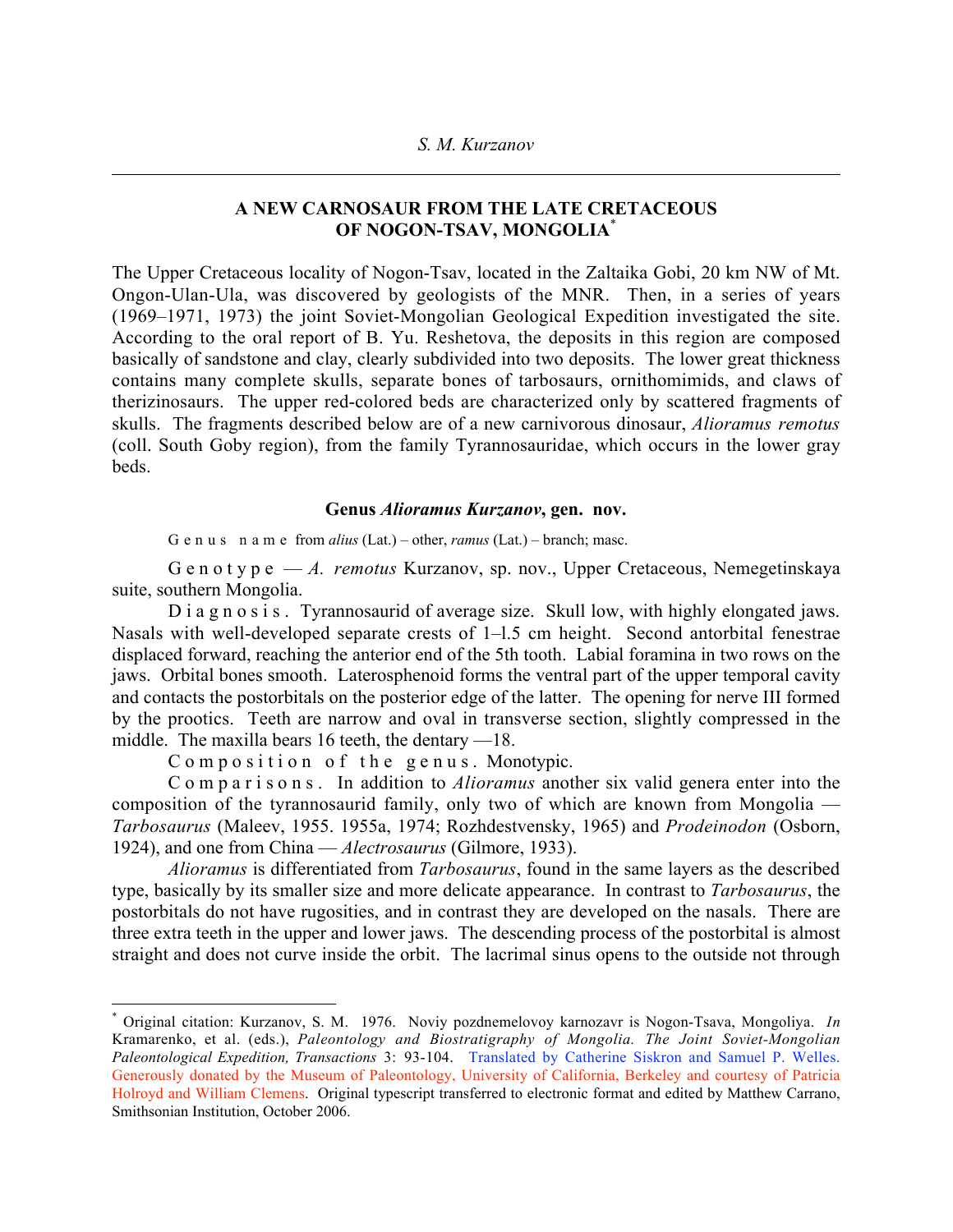an opening but through a fenestra. The posterior surangular foramen is relatively larger. The angular passes behind its posterior edge.

*Alectrosaurus* — a more ancient type, characteristic for the beginning of the Late Cretaceous. Its skull, unfortunately, is not known, so comparison is possible only with the metatarsal bones. The pes of *Alectrosaurus* shows typical ornithomimid proportions, differentiated only by its greater massiveness. In *Alioramus* the teeth are typical for carnivores of the Late Cretaceous.

The genus *Prodeinodon* is sufficient in the skull provisionally because it was established only the basis of three teeth. The complete teeth of *Alioramus* are also unknown, so this differentiation could only be established on the shape of the ventrolateral section — by their narrower oval. Besides that, *Prodeinodon* — is a genus from the Lower Cretaceous.

*Alioramus* is fairly clearly differentiated from the most recent North American carnosaur — *Tyrannosaurus* (Osborn, 1912). First of all by its slender, more elongated features of the skull, absence of outgrowths on the postorbitals, completely different shape of the frontoparietal sutures, the presence of the fenestra of the lacrimal sinus instead of opening, and other outlines of some of the skull bones.

*Alioramus* is similar in general proportions to carnivores from North America — *Albertosaurus* (Russell, 1970), but differentiated by the shape of the frontoparietal suture and separate bones of the skull.

*Alioramus* and *Daspletosaurus* from Alberta, Canada (Russell, 1970) are basically different. In addition to the features pointed out in the diagnosis of the new genus, other relations of the skull bones are observed. The sutures between the postorbital and frontal bones are different. In contrast to *Alioramus*, in *Daspletosaurus* the angular does not reach to the posterior edge of the surangular foramen. The exits of the third and fourth cranial nerves of *Alioramus* are not connected in one opening as in *Daspletosaurus*.

In comparison with all the tyrannosaur skulls, that of *Alioramus* is very long and low, which is easy to evaluate, comparing the ratio of the length of the skull (in our example taken from the lower jaw) to the height (from the edge of the quadrate condyle to the edge of the temporal crest). It is in *Alioramus remotus* — 3.6; *Daspletosaurus torosus* — 2.5; *Albertosaurus libratus* — 2.5; *Tarbosaurus bataar* — 2.5; *Tyrannosaurus rex* — 2.1. In connection with this it is interesting to note that the elongation of the skull of *Alioramus* is the result of the retention of a large number of teeth and some ventral bending of some of the posterior part of the lower jaw.

#### *Alioramus remotus* Kurzanov, sp. nov.

 $Fig. 1$ 

S p e c i e s n a m e from *remotus* (Lat.) — remote.

 $H \circ l \circ t$  y p e — No. 3141/1, PIN AN SSSR; incomplete skull, fragments of the postcranial skeleton; Ingenii-Khoburskaya hollow, southern Mongolia, upper half of the Upper Cretaceous.

M a t e r i a l. Skull, four middle dorsal vertebrae, proximal parts of several ribs, incomplete tibia and fibula, left pes.

D e s c r i p t i o n. The length of the skull of the described specimen is 65–66 cm, that is the given specimen is of the same size as that of a *Tarbosaurus* in the PIN, No. 552/2 — 5–6 meters in length and 2.5–3 meters tall. However, the skeleton of *Alioramus* belongs to a rather mature animal, which can be judged by the fused sutures of the skull and the fused centra and arches of the vertebrae.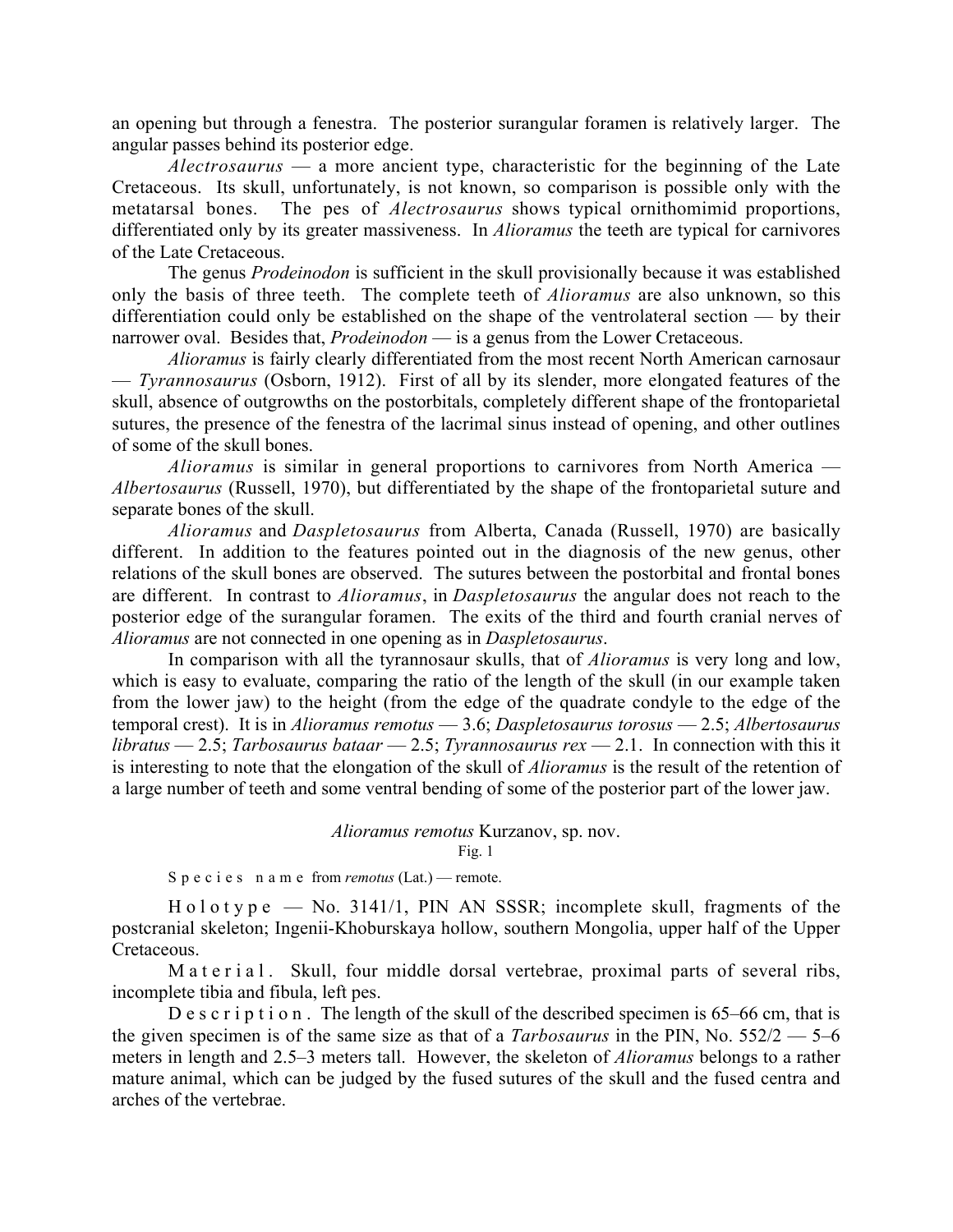The skull is weakly deformed, with the anterior part destroyed, but with a preserved separate nasal, upper jaw, lacrimal, and jugal. Therefore one can say about the anterior part of the skull that it was similar to *Tyrannosaurus* but with a narrower and more elongate proportion. The cranium is unsatisfactorily preserved, and interpretation of fine details of construction is possible only in rare cases.

# Skull roof

## Figs. 2, 3

With their broken anterior and posterior edges, the n a s a l s have an unclear relationship with the premaxilla and frontal. It is apparent only that they become wider and flatter posteriorly, and curve ventrally at their anterior edge. Six small rugosities are located near the anterior end of the nasal; the first four one after the other, the last two side by side, almost across from one another. Such well-developed horns have not yet been found on the nasals of tyrannosaurids. Even in *Tarbosaurus* and *Tyrannosaurus*, practically twice as large as *Alioramus*, the surface of the nasal is simply rough, in places slightly hilly, although with age the coarse features of the skull must express themselves more strongly. According to Gilmore (Gilmore, 1920), the horn in the North American *Ceratosaurus* is much more developed than in *Alioramus*, and may turn out to be a secondary sexual feature. The same is apparently true in relation to the Mongolian genus. However, naturally a decision on this question is impossible on the basis of a single specimen.

As in the remaining representatives of the family, the nasal bones fuse not along the whole length, but only in the region of the horn outgrowth. Various canals that fed the bloodcarrying vessels (apparently branches of the superior nasal artery) perforate through the entire thickness of the nasals, and are especially intense in the development of the "horns", affirming the presence of a horny covering to the latter. Anterior to the nasal exist characteristic features different from other genera, without widening.

The f r o n t a l s form the anterior part of the skull roof. In the posterolateral corner within a small area they border immediately with three bones: the postorbital, parietal, and laterosphenoid. All three sutures have clearly expressed fine serrations, apparently including the possibility of some sort of kinesis in this area. On the ventral side the frontals form a similar type of serrated contact with the orbitosphenoid but are tucked under them. In the posterior part the frontals are highly thickened from the edge to the orbitosphenoid suture, forming in this manner a region of the front break. The outline of this thickening is well noticed both on the dorsal side of the roof, and posteriorly along the contact with the parietal, in front on the small crest that leads to the orbit. The frontoparietal suture is highly fused. Its anterior extension is marked by a short line, slightly concave posteriorly. Here the bone is considerably expanded.

The frontals are, in general features, of a shape common for tyrannosaurids. The feature that attracts attention, more than in other genera, is the anteriorly projected suture with the parietal, and the contact with the laterosphenoid, serrated in places, which once again underlines the solidity of the cranium. In the mid-section the parietals are strongly narrowed, as a result of which the ventral edge of the upper temporal cavity is formed by the laterosphenoid, a feature that is not characteristic for other tyrannosaurids. The contact with the prootic is straight and directed slightly dorsally. The parietal crest is tall (3 cm above the surface of the skull roof), with an anteriorly curved dorsal edge. On its posterior surface, directly above the supraoccipital, are located two small cavities. They are analogous to such cavities in crocodiles, lizards, and hadrosaurs, except that they are located on the *parietals* instead of the *supraoccipital*. Their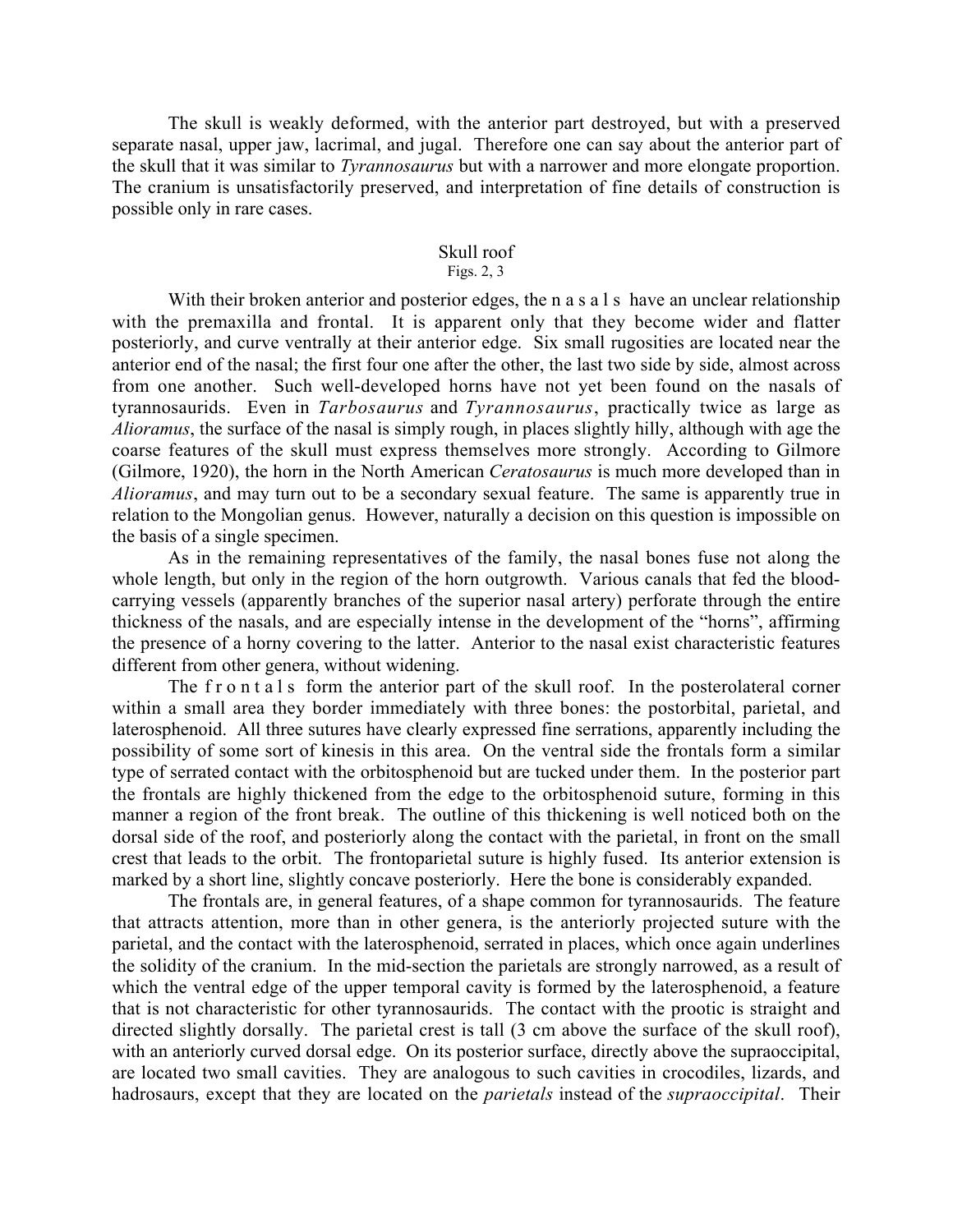function seems clear to many authors (Osborn, 1912; Oelrich, 1956; Ostrom, 1961) attachment of the nuchal ligament. The transition of the place of articulation of the neck with the supraoccipital bone (in herbivorous dinosaurs, crocodiles) to the increased parietal crest (in large carnosaurs) gives a direct increase in strength, because it increases the distance from the axis of rotation of the occipital condyle to the point of application of the force. This process, possibly along with the appearance and development of the parietal crest, and strengthened by the attached neck musculature, appears as a necessary result of specific food consumption, that is, the tearing of large pieces of meat, not only with the help of sharp teeth, but mainly as a result of sharp movements of the head.

The p o s t o r b i t a l s are without any clearly expressed outgrowths. The articular cavity for the ascending process of the laterosphenoid is not positioned ventrally as in many carnosaurs, but posteriorly, at the end of the suture with the frontal. The external orbital rim is slightly thickened. The descending process is straight, with a narrowed anterior edge. On the front of the postorbital, approximately in the middle of the descending process on the inside, there is a well expressed furrow that runs at an angle anteroventrally. Its position, practically on the anterior surface of the upper flat space for the pseudotemporalis muscle, could be the result of either the infraorbital artery itself, or one of its branches. Exactly in this place in contemporary sauropsids the temporal artery is divided into the superior and inferior orbital arteries (O'Donoghue, 1921; Oelrich, 1956), but the first usually lies higher and more medially. The foramen for the infraorbital artery, which supplies the blood for the upper jaws, is very small (its diameter is approximately 2 mm); in addition, on the maxilla is preserved a much larger increase in this direct consideration — the superior alveolar artery. Thus it is most likely that the furrow on the postorbital belongs to one of the derivatives of the infraorbital artery, possibly the coronoid artery, which passes in the same direction toward the coronoid recess. Why the furrow is developed only on the right side remains a mystery.

The s q u a m o s a l repeats the features that are seen in other tyrannosaurs in detail. It is only interesting to note that the medial process rests on the upper part of the suture between the laterosphenoid and the prootic.

#### Lateral surface of the skull Figs. 4, 5

The m a x i l l a e are relatively elongate and low. The ventral edge is very even. The slightly dorsally curved area of the dorsal edge marks the beginning of the second antorbital fenestra, which is displaced anteriorly the width of 1-2 teeth in comparison with other tyrannosaurids. Between the teeth is preserved a rising, approximately 1 cm interdental plate of pentagonal shape. A clearly expressed furrow passes through its base and branches into the space between —traces of the paths of blood vessels that supplied the teeth, noticed in many tyrannosaurids (Maleev, 1974; Osborn, 1912). Within the thickness of the maxilla pass two canals that are not connected with one another. The anterior part in the dorsal edge of the maxilla, above the alveolus of the eighth tooth, gradually descends to approximately the middle and travels horizontally anteriorly, positioned laterally relative to the teeth. This canal, approximately 7 mm in diameter, corresponds to the position of the dental artery (O'Donoghue, 1921; Oelrich. 1956), which supplies blood to the front teeth and the skin on the anterior part of the face. The latter forms paired upper and lower branches that perforate the bone and form two rows of radial openings. The posterior canal, 3-4 mm in diameter, also travels anteriorly itself beginning from the last tooth, connecting in an analogous manner with the external surface of the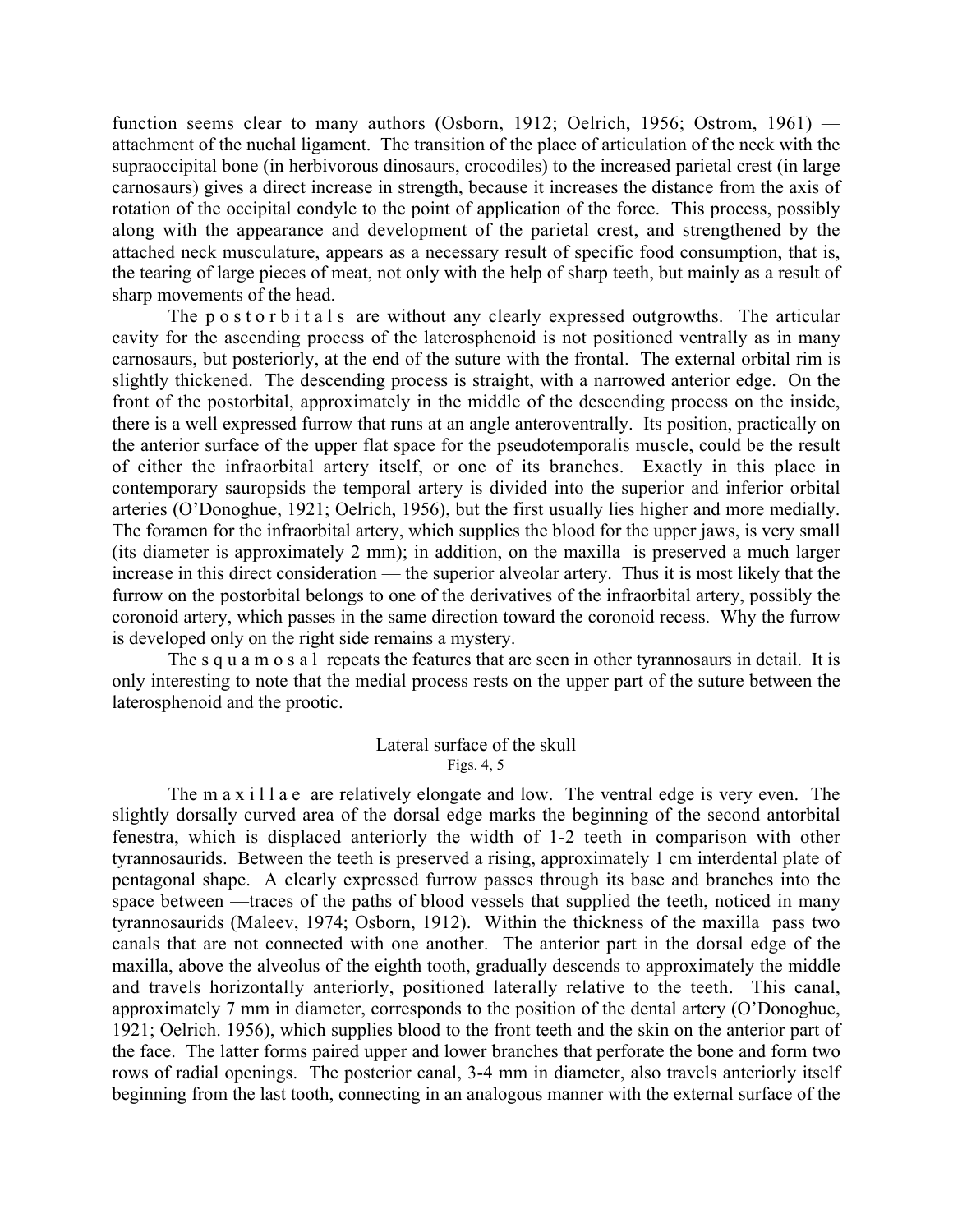jaw and the alveoli, that is via two branches. This is most likely the canal for the posterior branch of the maxillary artery, which supplies the teeth and the skin of the posterior part of the jaw. In principle, the same position is preserved in contemporary lizards and crocodiles, in contrast to *Alioramus* where the anterior and posterior branches articulate. The double wall of the labial openings of *Alioramus* is identified among other genera of the family. In North American types they are larger and positioned in approximately one row, but in *Tarbosaurus* they are simply scattered without any order.

L a c r i m a  $\vert$  s. Only the descending process of the lacrimal is well preserved. The external surface is flat, narrowing ventrally, and curved posteriorly. The crest is position on the internal side, rounded from the front and curved anteriorly. Toward the dorsal edge it is perforated by the lacrimal canal, directed anteriorly and slightly ventrally. The internal opening of the lacrimal canal — oval, the external into the nasal region — vertically cleft-like. Above that is preserved the region, noted in more primitive forms — *Allosaurus* and *Ceratosaurus* (Gilmore, 1920) and expressed in all tyrannosaurids, but to a considerably lesser degree. In the North American *Albertosaurus* and *Daspletosaurus*, the lacrimal sinus opens externally to the fenestra (Russell, 1970), and in *Tyrannosaurus* and *Tarbosaurus* (Osborn, 1912; Maleev, 1955b, 1974) — it is a small opening. The lacrimal of *Alioramus* carries a clear sign of the fenestra in the front upper angle. It is hard to judge the functional meaning of the sinus; it is only necessary to note that usually it is large with a highly developed lacrimal horn — in *Allosaurus* and *Ceratosaurus*. In our specimen the sinus is small with a fenestra, as in *Albertosaurus*. It is possible that this is why *Alioramus* had a similarly developed lacrimal horn, no greater than the one in the mentioned type. Above the lacrimal region passes a canal with a diameter of 2 mm, with an unclear function.

The *j* u g a l is not differentiated considerably from those of other tyrannosaurids. The regions of the sutures are broken off. From the external side, apparently exactly in the middle, existed growth with radial construction of the bone and tubercular surface, that was for a possible horny covering. The ventral side of the jugal is slightly convex. From the medial side directly under the orbit there is a smooth, elongated indentation through which enters the ectopterygoid at its lateral end.

The q u a d r a t o j u g a l is remarkable only for its more pointed anterior process, which rests on the jugal. On the medial side between the quadratojugal and the quadrate there is a tall oval opening (larger diameter 3 cm) analogous to the opening in *Tyrannosaurus* (Osborn, 1912). It is also seen in labyrinthodonts, theriodonts, ichthyosaurs, and lizards. In the Lacertilia, where it is completely repositioned within the quadrate bone and relatively much smaller, the anastomosing branch of the posterior condylar artery passes along with the branch of nerve III to the capsule of the jaw condyles (Oelrich, 1956). It seems completely logical to connect the existence of the quadrate opening in *Alioramus* with a highly developed anastomosing network of the anterior and posterior condylar arteries around the jaw articulation.

The q u a d r a t e is significantly bowed anteriorly in the middle parietal region. The pterygoid process is tall, slightly convex laterally, reaches to the level of basipterygoid processes, and clearly rests on the quadrate process of the pterygoid. allowing their mutual mobility. Immediately above the medial part of the condyle in the body of the bone there is a large sinus, limited from the side by two crests, leading approximately to the middle along the ventral edge of the pterygoid process. The ventral contact surface with the quadratojugal is convex, preserving the possibility of progressive motion.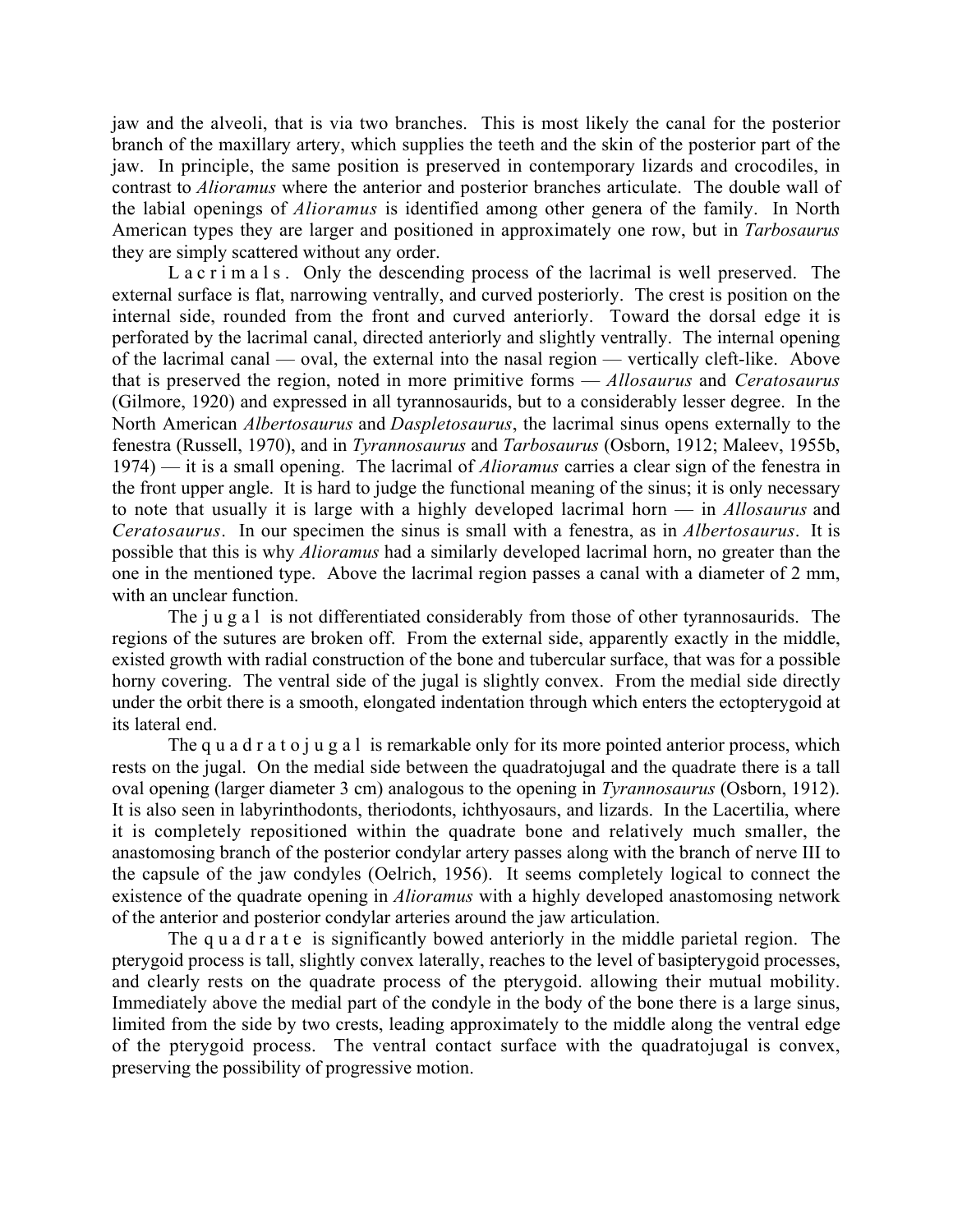#### Posterior skull and cranium Fig.  $6$

The s u p r a o c c i p i t a l takes up relatively the same area as in other carnosaurs. The edges of the completely fused sutures with the paroccipital processes are visible slightly more medially than the edges of the parietal crest. In contrast to other tyrannosaurs, the supraoccipital of *Alioramus*, with its upper trunk-like part resting in the rear of the parietal, is convex and has an upwardly curved edge with a narrow, short furrow in the middle.

The e x o c c i p i t a l s are completely fused with the basioccipital and the supraoccipital in the region of the foramen magnum, and thus it is hard to say to what extent they participate in the formation of the foramen magnum. The contact with the basioccipital can only partially be followed, passing from the edge of the ventral process of the latter to the jugular foramen, apparently formed laterally the same way as the basioccipital. On the lateral surface of the cranium, toward the opening for the trigeminal nerve, the suture with the basisphenoid can be observed. The exit for nerves IX and X also appears lateral to the occipital condyle, above the rounded opening, along with two foramina (for nerves XI and XII) that cannot be identified more precisely because of deformation and displacement of the bones. The contact with the prootic is observed only in the region of the fenestra ovalis, which is limited posteriorly by the paroccipital process. This suture extends almost horizontally posteriorly from the dorsal edge of the foramen ovale.

The b a s i o c c i p i t a l forms a ventrally directed outgrowth that rests on the basisphenoid and forks ventrally into projections similar to the basipterygoid processes. These forking processes are more developed than in *Tarbosaurus*, shorter and more massive than in *Albertosaurus lancensis* (Gilmore, 1946), and are not extended into one line as in *Tyrannosaurus*.

The b a s i s p h e n o i d has from the rear a large triangular region (in the plane) with the subquadrate opening. In its upper angle are found two symmetrically located openings, oval entrances for the sinus, as noticed in *Albertosaurus* and *Daspletosaurus* (Russell, 1970). The powerful basipterygoid processes are movably articulated with the hook-like processes of the pterygoids. The small, triangular perimeter sinus is located in the anteroventral part of the basisphenoid. On the lateral surface, under the foramen for nerve VII, is located the entrance to the canal for the inner carotid artery.

The p r o o t i c s mostly occupy the standard position for tyrannosaurids, and are only differentiated by the fact that they grow anteriorly and completely encompass the trigeminal foramen. This is a large difference from the analogous relationship in other representatives of the family, where the inclusion of the laterosphenoid is necessary in the formation of the trigeminal foramen (Gilmore, 1920; Osborn, 1912; Russell, 1970).

The later osphenoid has a clear serrated suture on the posterior border with the prootic. The suture starts directly above the exit for cranial nerve V and curves in an S-shape, traveling obliquely ventrally and anteriorly. By this same suture, the oculomotor nerve exits slightly posteriorly and higher, at the base of the pita antotica, to an opening twice as small in diameter, the trochlear. The anteriorly flattened triangular extension of the laterosphenoid rests with its serrated edge on the subjacent thickened part of the frontal. The character of their articulation with the postorbital is very interesting. In most archosaurs it is reminiscent of a joint: the laterosphenoid seems to support the postorbital ventrally with the rounded end of the ascending process. In *Alioramus*, apparently as a result of the elongation of the face, this articulation takes place on the posterior side. In the opinion of L. I. Khozatskog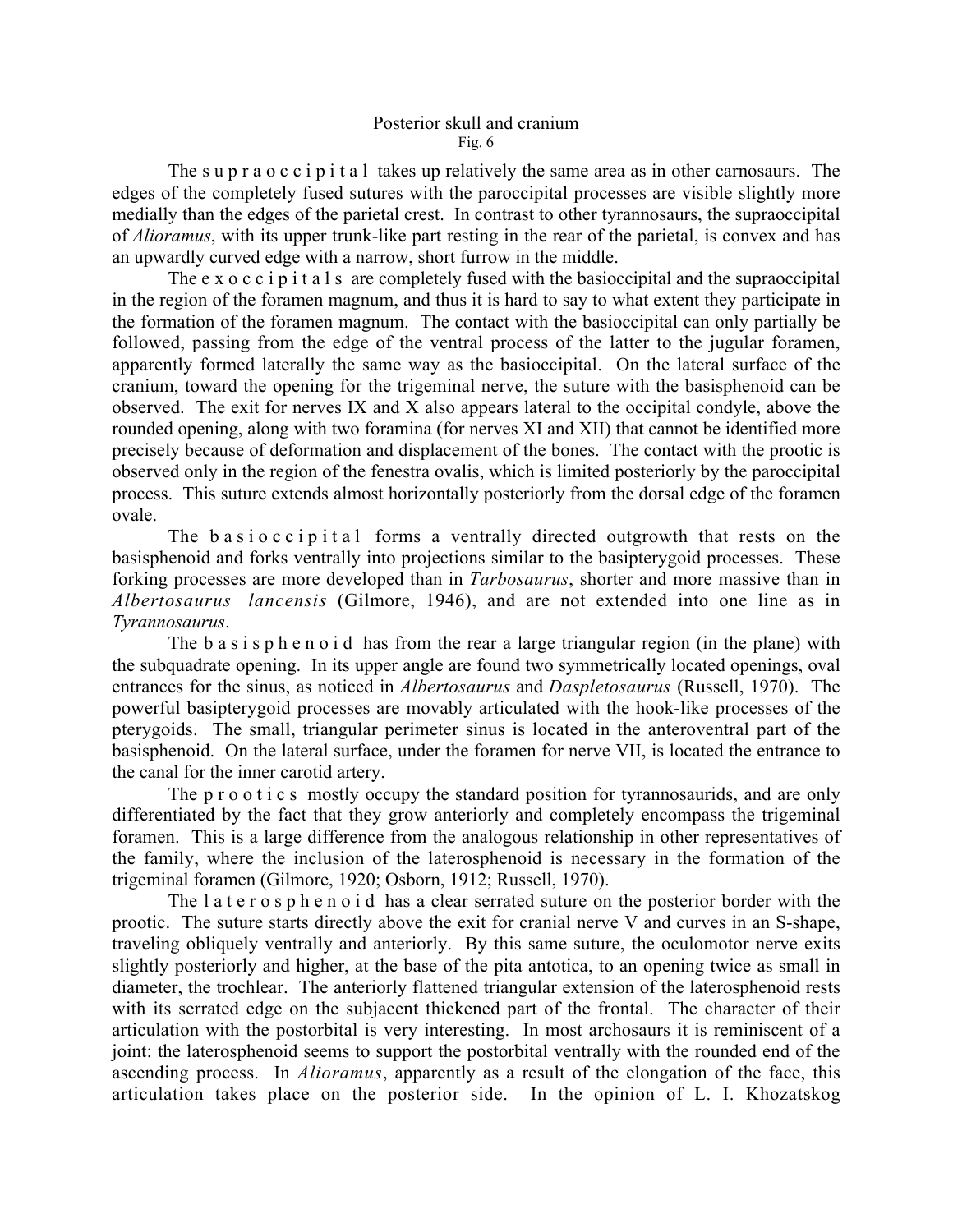(Rozhdestvensky, 1968), such a formation in crocodiles, hadrosaurs, and carnivorous dinosaurs could perform the function of amortization, softening the disturbance of the cerebrum upon the sharp closing of the jaws. This explanation does not seem very convincing. First of all, because the disturbance from the closing of the jaws on the cranium is transferred mainly through the temporal bones, whose contact with the laterosphenoid is much greater (in addition it is also immobile and serrated), down through the postorbitals, which do not participate at all in the formation of the neurocranium. This alone makes the amortization role of the laterosphenoid insignificant. Added to that, the fact that in carnosaurs "the joint" is either not very well expressed, or is displaced to the posterior edge of the postorbitals, then the possibility of amortization support in this case is even more diminished. In *Alioramus*, it is important to think it does not exist, inasmuch as the process of displacement of the ascending process reaches a higher degree of expression. But this is a carnivorous dinosaur with clearly elongated jaws, in which the manner of feeding is connected with a sharp closing of the jaws, and therefore is in greater need of amortization of the cranium, at least compared to *Hadrosaurus*. Thus it is completely logical to suppose that either the function of amortization does not appear true (only), or the method of feeding in *Alioramus* did not encourage the development of this quality. However, it is hard to imagine that the latter carries some kind of specific characters different from other carnosaurs. Apparently one should not study the above-described articulation of the laterosphenoid with the postorbital as a biomechanical type of amortization, but only as an inherited ancestral structure, possibly without a defined functional role.

The orbitosphenoid is of the subquadrate type, connected posteriorly by a serrated suture to the laterosphenoid on the side with the frontal. They were apparently in contact with one another medially. In the posterior part there is a small right-angle extension for the contact with the laterosphenoid.

The p t e r y g o i d s are preserved only in the region of the contact with the pterygoid extension of the quadrate and the basipterygoid extension. Correspondingly this articulation has the character of a simple apposition, allowing the mobility of the palate relative to the cranium.

The a l i s p h e n o i d s (Fig. 7) are elongated, triangular with widened and weakly medially concave lower parts. They are attached by their dorsal edge to the laterosphenoid, slightly above the openings for nerves III and IV at the base of the pita antotica, and ventrally they clearly rested on the medial side of the quadrate extension of the pterygoid.

#### Lower jaw

Fig. 8

Maximal length 65–66 cm. It is much lower and more elongate than in other representatives of the family. The posterior side is relatively lower. The alveoli of 18 teeth have been preserved. The teeth themselves have been broken. It is only possible to note that they are narrowly oval in cross-section, and that the number of serrations does not exceed 15–17 over 5 mm.

The d e n t a r y is thin and low with two clearly expressed rows of lateral openings. The pentagonal medial dental laminae are raised approximately 1 cm above the base of the tooth crowns. A furrow for the blood vessel that supplies the teeth passes through their base. Its interpretation so far is difficult in that there is no analog in contemporary crocodiles and lizards. The entrance to the alveolar canal, containing the mandibular nerve and the inferior alveolar artery, is located at the level of the 16th tooth. Meckel's groove begins here, exiting exactly in the middle.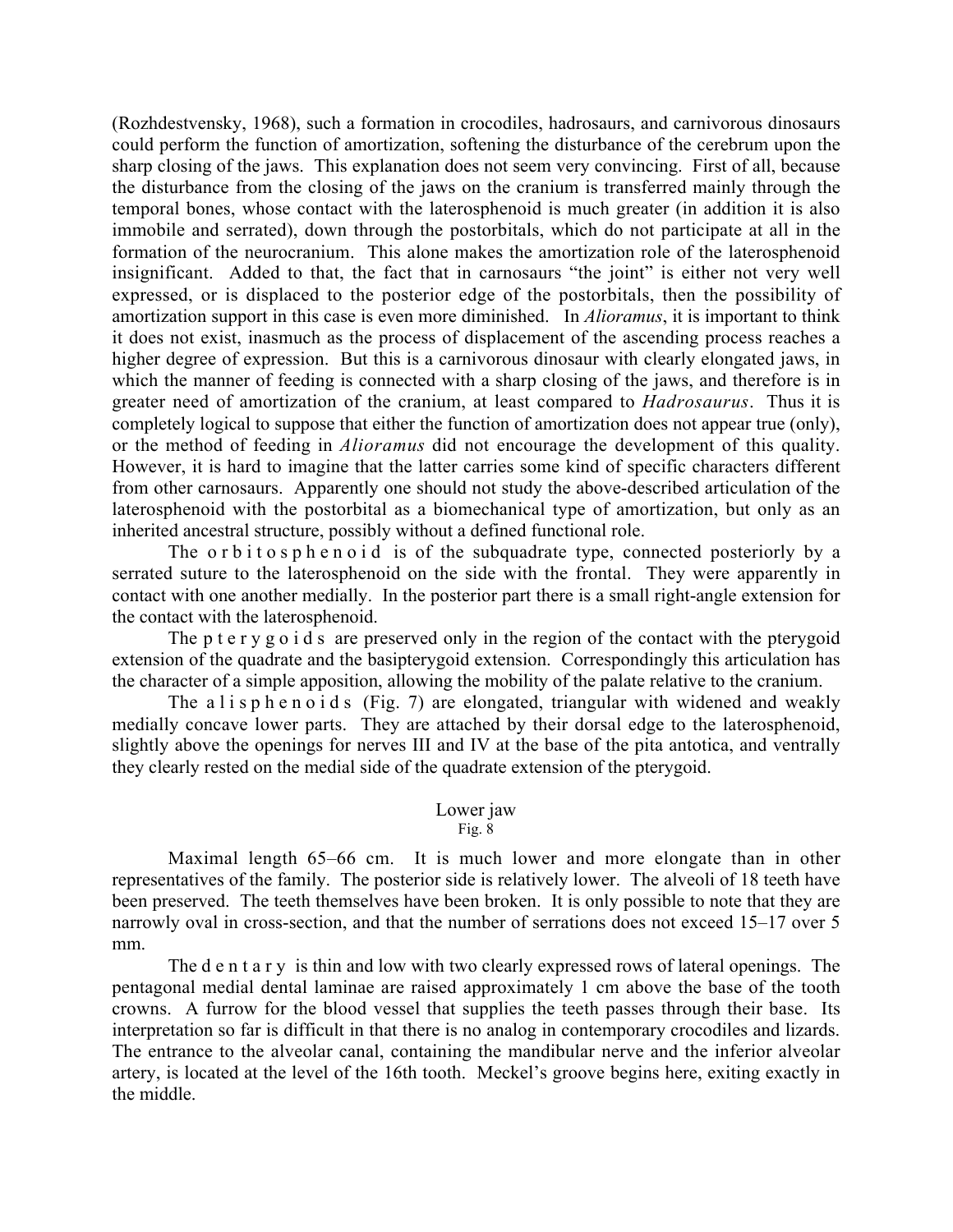The sur angular has a relatively large posterior surangular foramen (3.5 cm long). A very small anterior surangular foramen, located at the very upper edge, appears apparently as an exit for the external mandibular artery and the cutaneous branch of the mandibular nerve. The dorsal edge of the surangular is weakly convex posteriorly and slightly concave anteriorly. The convex edge forms an attachment surface for the external head of the external adductor muscle. A crest gradually appears toward the attachment with it. As in the case of other tyrannosaurs, the surangular forms the external part of the articular cavity for the quadrate condyles.

The a n g u l a r s, extended in length relative to their general proportions, have a feature characteristic to North American genera, that is, they reach behind the posterior edge of the posterior surangular foramen. This feature was noticed by D. A. Russell (Russell, 1970) in the generic diagnosis of four North American forms, although inasmuch as it is seen to an equal degree of development in several genera, then possibly it cannot have such a meaning.

The s p l e n i a l is of normal type, with the exception of its greater elongation. The anterior mylohyoid foramen — the exit of the artery of the same name — is horizontally extended and positioned immediately behind the entrance to the alveolar canal on the same level.

The p r e a r t i c u l a r has a somewhat larger angle between its rami than in other genera.

The a r t i c u l a r and c o r o n o i d were not preserved.

#### Postcranial skeleton

It is known from separate elements, which are almost undifferentiated from other representatives of the family.

The remains of the v e r t e  $b$  r a l c o l u m n include four sequential middle dorsal vertebrae. The centrum is slightly amphicoelous and oval. The diapophyses are located at the level of the articular extension and directly under an angle of 45° to the axis of the centrum and along the length of the different neural structures. Short parapophyses are located on the anterior edge of the centrum on the base of the arch. Neural processes are slightly thickened dorsally.

The t i b i a has had the shaft destroyed. The cnemial crest is moderately developed.

The preserved proximal end of the f i b u l a has the shape of a half-moon in section. The process for the articulation with the tibia is low.

The m e t a t a r s a l s (Fig. 9) have had their upper halves destroyed, which does not allow reconstructing their exact length. Metatarsal III is extremely reduced, but nevertheless participates in the intertarsal articulation. In cross-section it is S-shaped. The proximal shaft surfaces of Mt II and IV are weakly concave. On the posterior surface of Mt IV remains an elongated triangular imprint of Mt V. The distal shaft has a well-developed articular cavity, besides an external one that is not fully developed in Mt IV. Mt III has the largest articular surface, which is related to the extended supportive and motile function of the middle toe. The angle of the turn is almost 90 $^{\circ}$ , and of II and IV — only about 45 $^{\circ}$ .

As a whole, *Alioramus* is a little larger than the skeleton of the young *Tarbosaurus* in the Paleontological Museum, No. 552/2, PIN AN SSSR and is very similar to it in the shape of the metatarsals, being differentiated from it only in the greater massiveness.

The phalanges of the first row of digits II and III are equal in length,  $IV$  — one third smaller. The dorsal surfaces of each phalanx of digits III and IV have a considerable indentation before the joint, which increases the angle of flexion. The same large claw on digit II (74 mm) is smaller on digits III and IV (55 mm), and smallest on the reduced digit I (40 mm).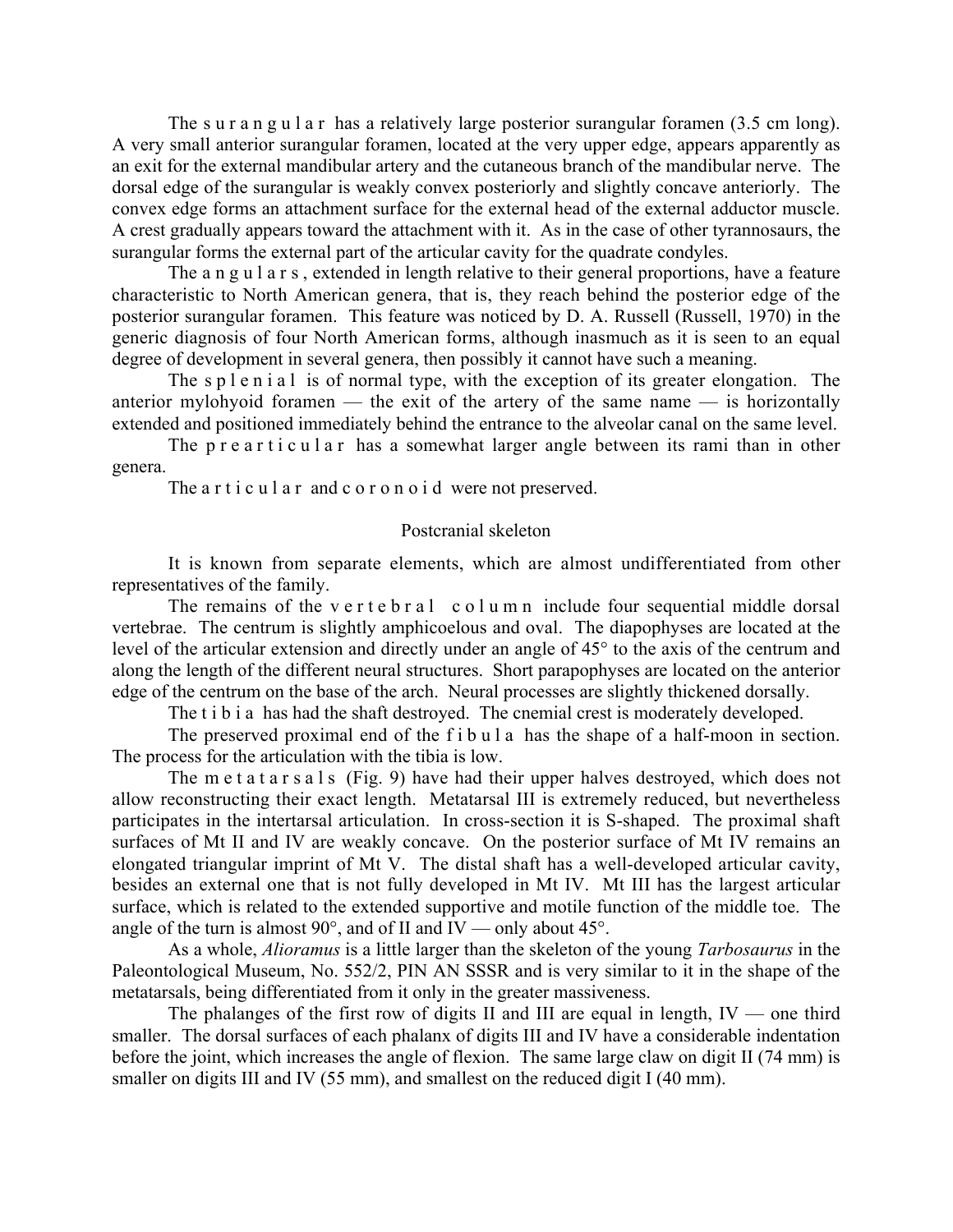#### **CONCLUSION**

*Alioramus* — a carnivorous dinosaur of average dimensions, which bears all the basic features of real tyrannosaurids. At the same time, it has primitive features — the elongated, low skull and the increased number of teeth. This forces us to consider *Alioramus* as a separate, deviated branch of the tyrannosaurs, not directly connected with the other remaining examples of the family. The primitive features of the genus appear possibly as a result of a somewhat different manner of life than the large carnivores. It is possible that *Alioramus* was a small and more mobile predator, hunting after relatively small animals — small forms, armored dinosaurs. At the same time it was probably difficult for it to compete with the contemporary *Tarbosaurus*, and it occupied a separate ecological niche; correspondingly it is rarely found in the same deposits.

#### **REFERENCES**

(Not included.)